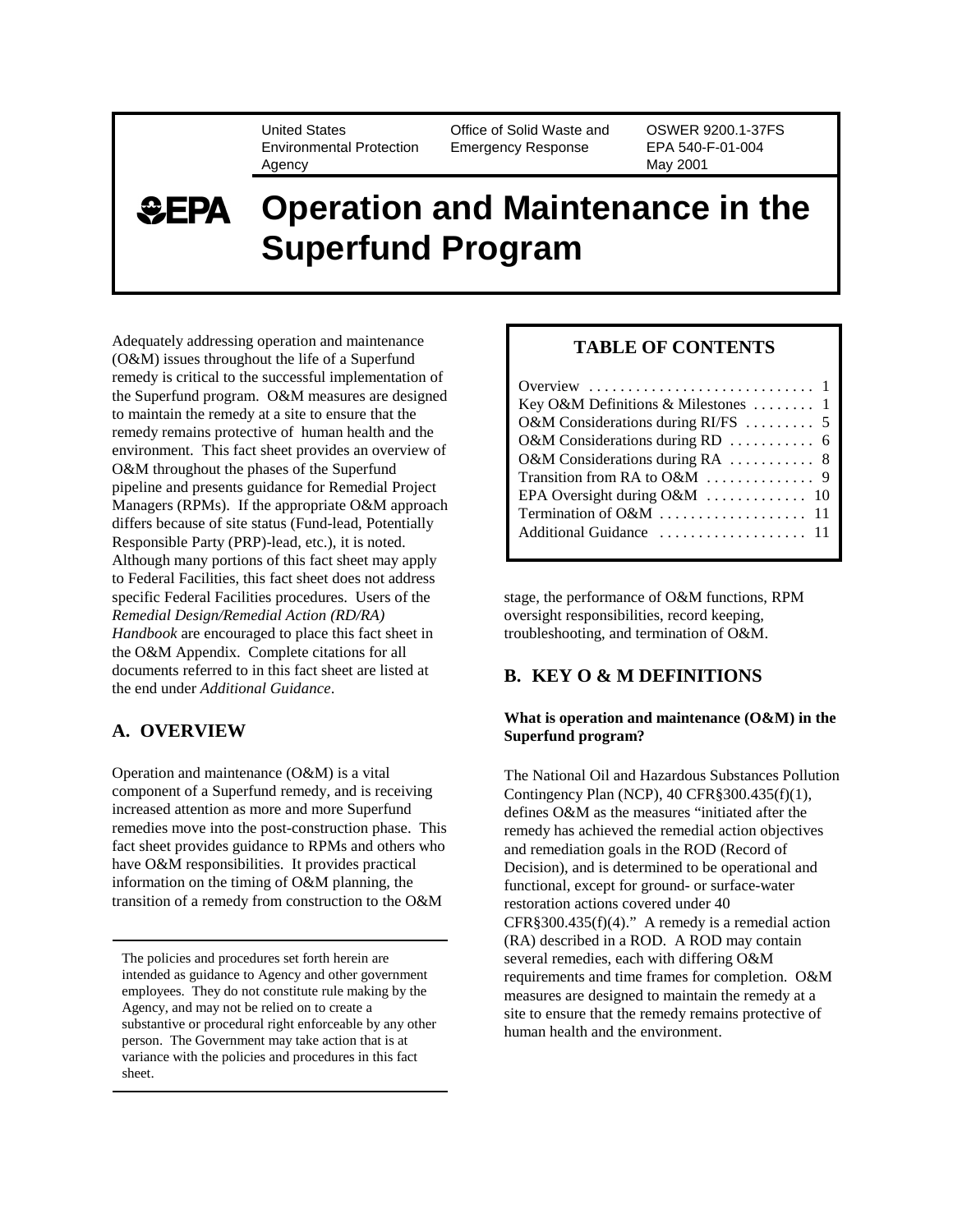### **What is the operational and functional (O&F) determination?**

NCP, 40 CFR§300.435(f)(2), states, "A remedy becomes 'operational and functional' either one year after construction is complete, or when the remedy is determined concurrently by EPA and the State to be functioning properly and is performing as designed, whichever is earlier. EPA may grant extensions to the one-year period, as appropriate." This period is often referred to as "shakedown," when the construction contractor makes minor adjustments as necessary to ensure the remedy is operating as designed.

Formal O&F determinations are made for Fundfinanced remedies because the O&F milestone governs when the Regions turn these remedies over to the States for O&M. For Fund-financed remedies, EPA and the State conduct a joint inspection at the conclusion of construction to determine that the remedy has been constructed properly. The joint inspection also marks the beginning of the one-year O&F period described above. At a minimum, the attainment of O&F is documented in the Interim or Final Remedial Action Report. It may also be documented by a letter to the interested parties. A letter is also suggested to document the joint inspection and the start of the one-year O&F period.

The term O&F is also sometimes applied to Potentially Responsible Party (PRP)-lead remedies. It signifies the end of the shakedown period, when the remedy is determined to be operating as designed. Since the PRP will continue to be responsible for and operate the remedy after the O&F determination is made, the determination is often not as formal as for Fund-lead remedies.

## **How are O&M for ground- and surface-water restoration remedies defined in the Superfund program?**

Ground- and surface-water restoration remedies, including monitored natural attenuation, would logically go directly from remedial action into O&M upon construction of the treatment plant and monitoring system and O&F determination. The operation of treatment plants and monitored natural attenuation remedies to achieve cleanup goals is typically termed O&M.

However, the NCP, 40 CFR§300.435(f)(3), makes an exception for Fund-financed remedies. It states that, for Fund-financed remedial actions involving treatment or other measures to restore ground- or surface-water quality to a level that ensures protection of human health and the environment, the operation of such treatment or other measures for a period up to ten years after the remedy becomes O&F will be considered part of the remedial action. Activities required to maintain the effectiveness of such treatment or measures following the ten-year period, or after the remedial action is complete, whichever is earlier, will be considered O&M.

### **What are long-term response actions (LTRA) and PRP long-term responses (PRP LR)?**

Fund-financed remedies involving treatment or other measures to restore ground- or surface- water quality to a level that ensures protection of human health and the environment, including monitored natural attenuation, are a special case, as described above. EPA has established the definition long-term response action (LTRA) for the period up to ten years when the Fund continues to operate the remedy. If cleanup goals have not been achieved upon completion of the ten years, the remedy transitions into O&M and operation becomes the responsibility of the State until cleanup goals are achieved.

A parallel definition has been established for PRPlead remedies involving treatment or other measures to restore ground- or surface-water quality to a level that ensures protection of human health and the environment, including monitored natural attenuation. Operation of the PRP-lead remedy is a PRP long-term response (PRP LR). For the purposes of this fact sheet, a remedy in LTRA or PRP LR is considered to be in O&M, and the concepts described here apply.

#### **What remedies require O&M ?**

Remedies requiring O&M include, but are not limited to, actions that typically require five-year reviews (e.g., landfill caps; gas collection systems; and ground-water containment). O&M measures also may include requirements for maintaining institutional controls.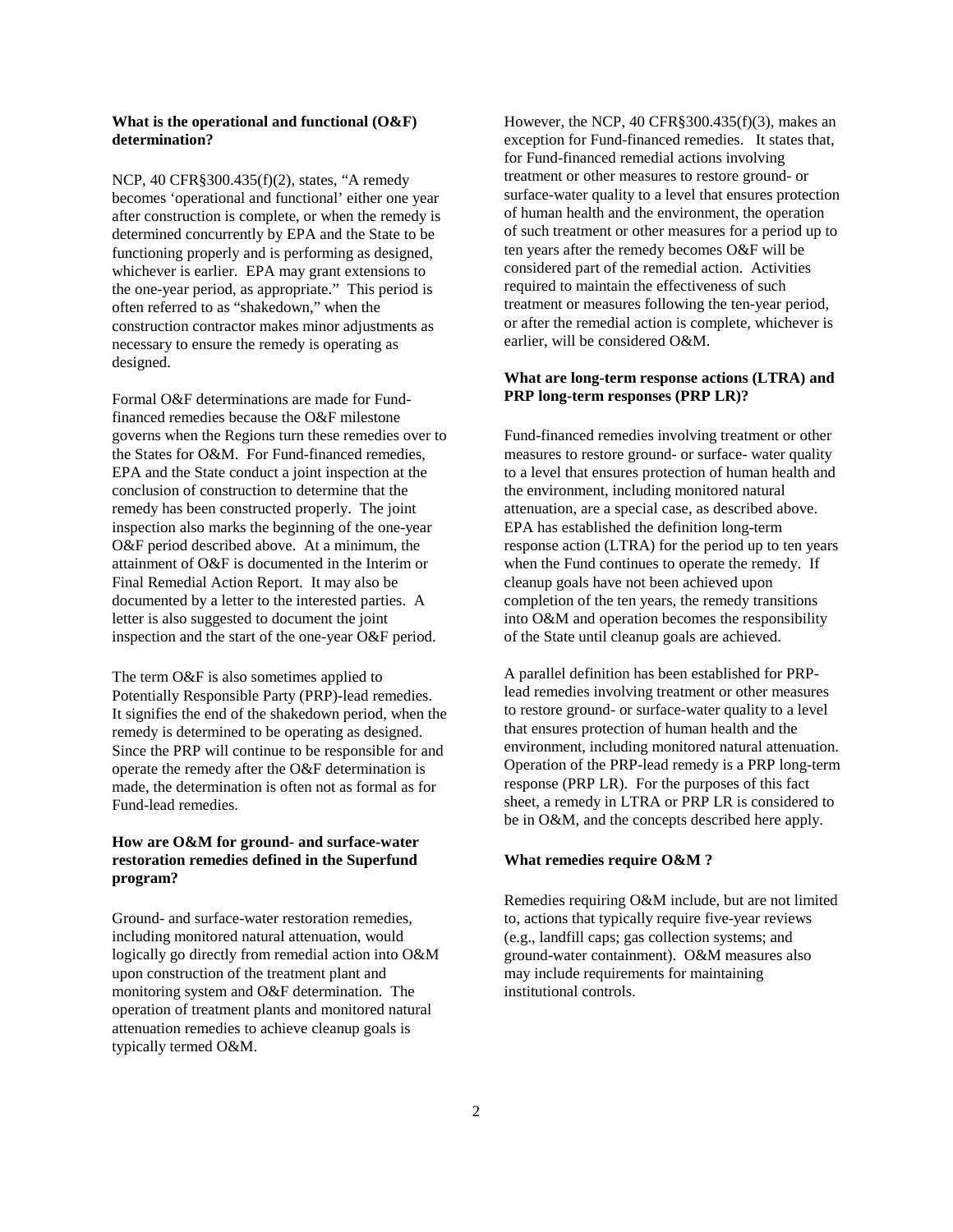Some treatment remedies must be operated for an extended period to reach RA cleanup goals. Examples are bio-remediation, soil vapor extraction, and incineration. Industry often calls this operation period O&M. In the Superfund program, however, the remedy remains in RA and never goes into O&M.

Typical O&M activities are shown in **Highlight 1** and include inspection; sampling, monitoring and analysis; routine operation and maintenance; and reporting.

## **Who is responsible for O&M Activities?**

For PRP-lead remedies, the PRP continues to operate and maintain the remedy during O&M. EPA, through the RPM, is responsible for oversight to ensure that O&M is being performed adequately. EPA and the State may require the PRP to submit periodic reports, maintain certain records, and host site visits from EPA. These requirements can be included in the consent decree (CD). An exception is when EPA conducts O&M using funds from a PRP special account.

For Fund-financed remedies, CERCLA § 104(c) requires States to pay for or ensure payment of all future maintenance. Although States are responsible for the O&M, EPA retains responsibility for determining when O&M is complete and conducting five-year reviews. EPA may require the State to submit periodic reports, maintain certain records, and host site visits from EPA. These requirements can be included in the Superfund State Contract (SSC), or cooperative agreement (CA).

EPA may use the Fund only for oversight of O&M activities, not for conducting O&M, except in the case of LTRA.

#### **When is O&M completed?**

In some cases, the State or PRP may have to perform O&M indefinitely for remedies that contain wastes on-site, or include institutional controls. However, for remedies involving ground-water restoration, there may be a point where all work is completed, cleanup goals have been achieved, and no additional monitoring or institutional controls are necessary. In those cases, O&M may be terminated. See also Section H, Termination of O&M.

## **Highlight 1 – Typical O&M Activities Performed by the O&M Site Manager or O&M Contractor**

#### *Inspection*

- Review sampling records for compliance with discharge permits and deviations;
- Observe site conditions such as landscape, drainage, erosion, and integrity of structures and fences; and
- Inspect wells, piping, treatment facilities, and other mechanical and electrical systems and equipment. (Refer to the Comprehensive Five-Year Review Guidance for a detailed site inspection checklist)

*Sampling, Monitoring and Analysis* 

- Sample and monitor leachate, groundwater, and surface water;
- Sample gas collection system and air; and
- Sample influent/effluent of treatment systems.

#### *Routine Operation and Maintenance*

- Operate treatment plant;
- Maintain site including maintenance of cap integrity, drainage systems, roads, and erosion control;
- Maintain institutional controls, fencing, site access and security measures; and
- Maintain treatment plant, wells, pumping systems, pollution control devices, and other operating mechanical and electrical equipment.

### *Reporting*

- Provide routine reports; and
- Provide special reports.

**Highlight 2** shows the various remedy pipelines and how O&M applies.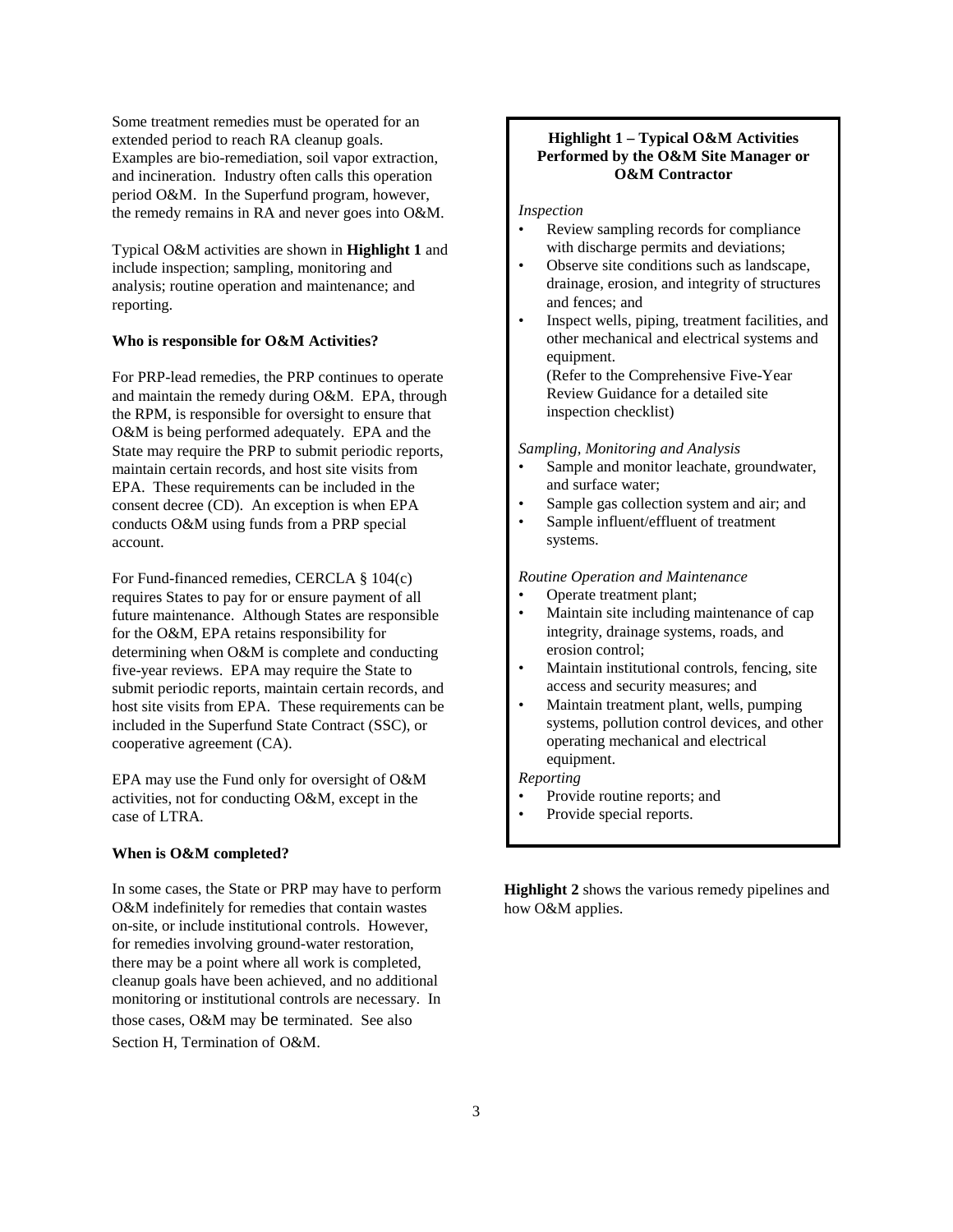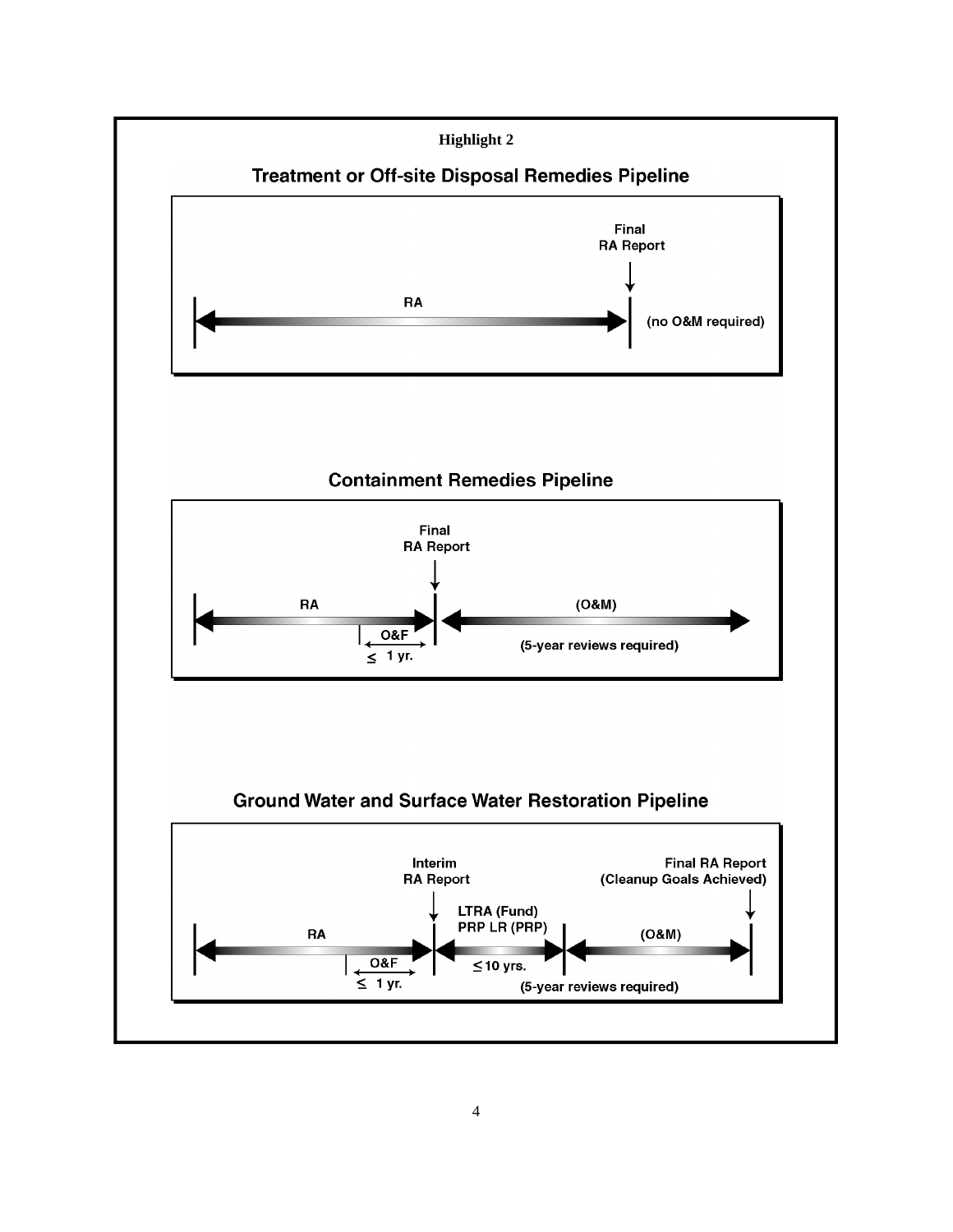## **C. O&M CONSIDERATIONS DURING REMEDIAL INVESTIGATION AND FEASIBILITY STUDY (RI/FS)**

O&M planning should start in the early stages of the Superfund remedial pipeline. Early preparation helps to:

- • Clarify State and PRP financial and performance requirements;
- • Facilitate compliance with five-year review requirements;
- Aid transition to O&M;
- Reduce the time needed to finalize SSCs and CAs;
- Ensure that cash-out settlements involving O&M will be accepted by the State; and
- • Ensure that the remedy can be operated and maintained.

**Highlight 3** is a checklist of O&M considerations that an RPM can use to prepare for future O&M.

| <b>Project Phase</b>                            | <b>O&amp;M</b> Considerations                                                                                                                                                                                                                                                                                                                                                                                                                                                                                                                                                                                                                                                                                                                                                            |  |  |
|-------------------------------------------------|------------------------------------------------------------------------------------------------------------------------------------------------------------------------------------------------------------------------------------------------------------------------------------------------------------------------------------------------------------------------------------------------------------------------------------------------------------------------------------------------------------------------------------------------------------------------------------------------------------------------------------------------------------------------------------------------------------------------------------------------------------------------------------------|--|--|
| Remedial<br>Investigation/<br>Feasibility Study | Specify O&M activities for each screened alternative requiring O&M<br>$\bullet$<br>Estimate the costs for all O&M activities; and<br>٠<br>For Fund-lead remedies, review O&M requirements with State officials.<br>$\bullet$                                                                                                                                                                                                                                                                                                                                                                                                                                                                                                                                                             |  |  |
| Remedial Design                                 | Ensure that the RD statement of work addresses O&M<br>$\bullet$<br>Consult with the State to develop an O&M Plan for the selected remedy;<br>$\bullet$<br>Ensure that the design contains specifications for the O&M Manual;<br>Perform operability review (assistance available from USACE or contractors);<br>Ensure SSC/CA (for Fund-lead remedies) or CD (for PRP-lead remedies) includes<br>language on O&M responsibilities; and<br>Review RA and O&M cost estimates for completeness and accuracy.<br>٠                                                                                                                                                                                                                                                                           |  |  |
| Remedial Action                                 | Ensure that the RA statement of work and design specifications require training of<br>$\bullet$<br>O&M staff before the remedy is turned over;<br>Update O&M Plan;<br>Coordinate review and submission of the O&M Manual by the RA contractor;<br>Draft the RA Report at the completion of construction, including a section on<br>required O&M activities;<br>Coordinate the smooth transition to O&M through good communications with State<br>officials;<br>Conduct a joint EPA/State inspection;<br>Document date of inspection and beginning of O&F period in a letter sent to the<br>State;<br>Notify State of impending O&F period deadline; and<br>Make an O&F determination and document it in the Interim or Final RA Report as<br>$\bullet$<br>well as a letter to the State. |  |  |
| O&M, LTRA or<br>PRP LR                          | Conduct periodic site inspections;<br>$\bullet$<br>Conduct ongoing monitoring/review of O&M reports;<br>Conduct optimization studies of selected remedies; and<br>Conduct five-year reviews.                                                                                                                                                                                                                                                                                                                                                                                                                                                                                                                                                                                             |  |  |

| Highlight 3 – Checklist of O&M Considerations During a Superfund Project |  |  |
|--------------------------------------------------------------------------|--|--|
|--------------------------------------------------------------------------|--|--|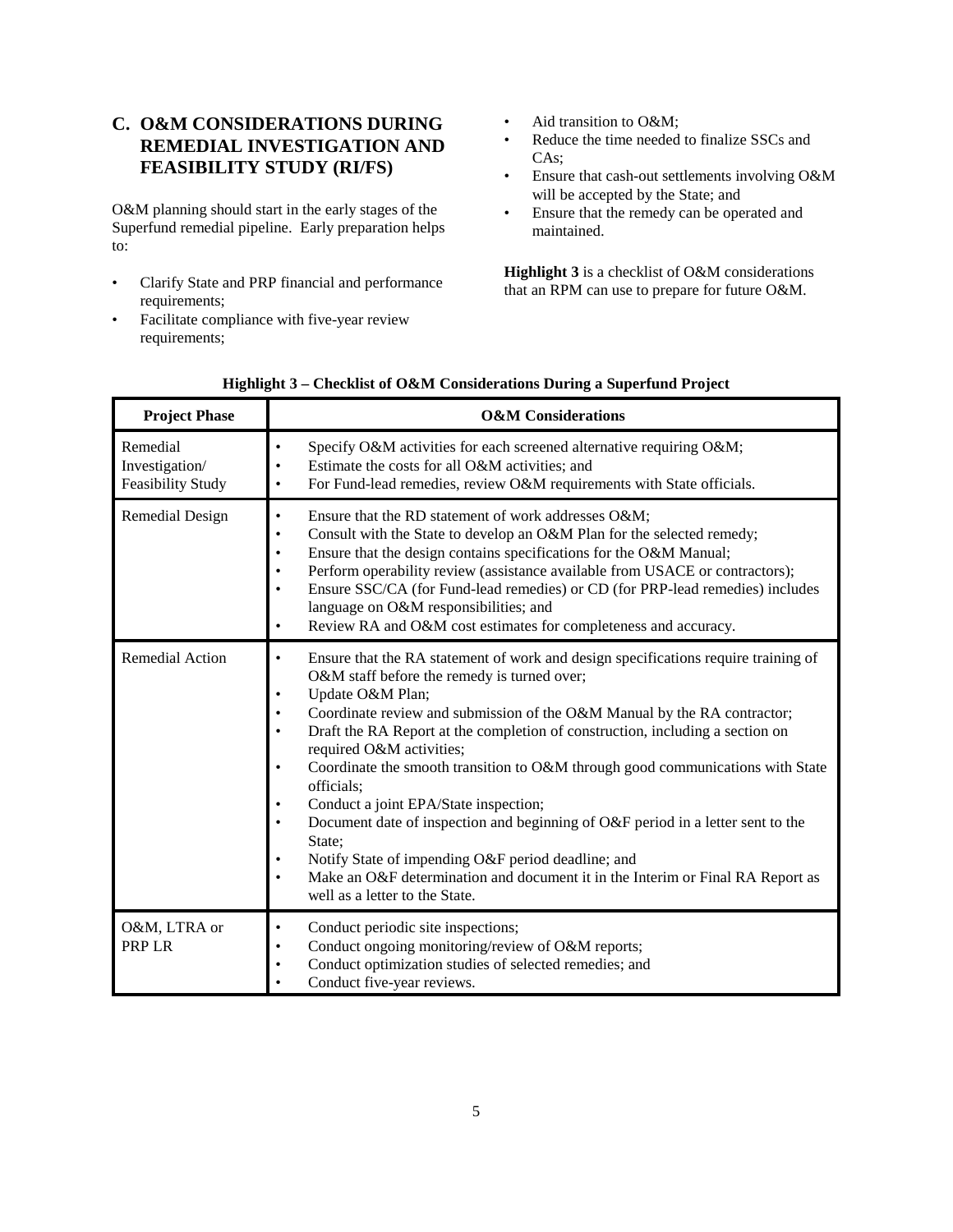During the RI/FS phase, a detailed analysis of the remedial alternatives is conducted using the nine criteria of the NCP. "Long-term effectiveness and permanence" is the criterion whereby O&M requirements are evaluated. The O&M requirements for each alternative in the detailed analysis should be as specific as possible.

O&M costs are considered for the first time during the FS and should be included in the cost estimates for the remedial alternatives. A combination of capital and O&M costs are considered when evaluating alternatives. EPA's *A Guide to Developing and Documenting Cost Estimates during the Feasibility Study* encourages the use of realistic O&M time frames rather than assuming O&M continues for 30 years. For O&M time frames longer than 30 years, a "no discounting" scenario should be included.

The expected O&M components, when factored into the comparison of alternatives, may have a major effect on the remedy ultimately selected. For example, the O&M for a certain type of waste containment cell may be more costly than a treatment alternative in the long term, although the cost of constructing the containment cell (capital cost) may be less expensive than the treatment. The treatment remedy may be the preferred alternative because it is more permanent and it would be more cost-effective.

By thoroughly describing O&M requirements in the remedy selection process, the affected parties will more likely understand what will be expected of them in the future (particularly where remedies require long-term O&M). For a Fund-lead remedy, understanding the O&M requirements allows the State and other interested parties to be better prepared to offer comments on EPA's proposed plan. It also allows the State an opportunity to begin developing their own plan for their future commitment to conducting O&M.

For a cash-out or PRP-lead remedy, adequately portraying the expected O&M costs is imperative to ensure that funds are available for the expected duration of the O&M.

## **D. O&M CONSIDERATIONS DURING REMEDIAL DESIGN (RD)**

This section lists submittals relevant to O&M and suggests how the RPM may focus the review.

### **RD Statement of Work (SOW)**

The SOW should address how O&M requirements are to be planned for in the RD, including identification of costs. The SOW should spell out that all design submittals must address O&M.

#### **RD Submittals**

When reviewing the design documents for the O&M portion of the remedy, permanence and durability of the design configuration, equipment, and materials should be considered, especially for remedies that will be operated for a long period of time. Ease and efficiency of performing O&M is also critical, particularly for remedies that include equipment or machinery. A remedy that has equipment in hard to reach places, inadequate instructions to the O&M operator, or hard to find replacement parts, may discourage the party who is responsible for performing O&M.

For Fund-lead remedies, State review of the RD is critical since the State will be assuming O&M responsibilities for the finished remedy. States should also be given the opportunity to review PRPlead designs. The *Remedial Design/Remedial Action Handbook* includes a checklist for reviewing the RD.

#### **O&M Cost Estimates for a Fund-Lead Remedy**

As part of the design for a Fund-lead action, the RPM receives an O&M cost estimate. This estimate, which is refined as the design becomes more complete, normally includes the costs of the operating labor, materials, energy, purchased services, administrative costs, insurance, and contingency. The RPM should ensure that the estimate is sufficiently detailed with contingencies clearly noted. The State also should be encouraged to actively review the estimate to avoid surprises during SSC/CA negotiations.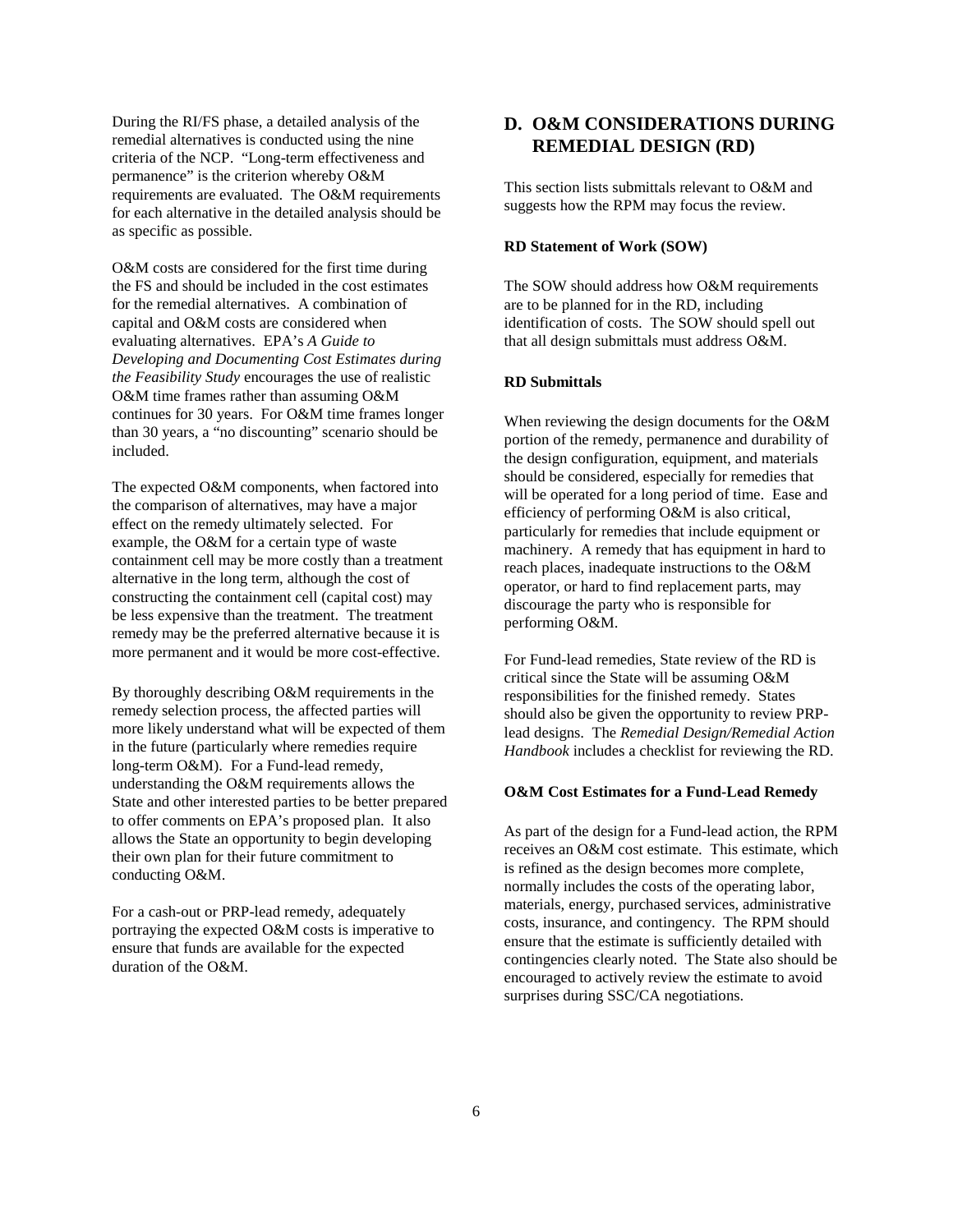#### **O&M Plan**

The O&M Plan is a document that is primarily used for Fund-lead actions. The NCP, 40 CFR §300.510(c), provides that the State and EPA should consult on a plan for O&M before the RA begins. To avoid communications problems, it is recommended that a written plan be developed and incorporated as part of the SSC or CA. An O&M Plan will help ensure the proper transition of responsibility for O&M of Fund-lead remedies from EPA to the State.

The O&M Plan should define the administrative, financial, and technical details and requirements for inspecting, operating, and maintaining the remedial action. The plan should also detail information on maintaining, as appropriate, institutional controls.

The designer can be tasked with the more technical portions of the O&M Plan preparation; however, input is needed from the State and EPA to complete the administrative parts of the plan. An O&M Plan should generally contain the elements of **Highlight 4**.

### **Highlight 4 – Typical O&M Plan Elements**

- Designation of the organizational unit of the government responsibility for O&M
- Identification of the available State funding mechanisms for O&M activities
- Milestone dates for State assumption of O&M responsibilities
- Criteria for determination of O&F
- Description and duration of O&M activities
- Summary of O&M staffing needs (including training and certification requirements)
- Summary of O&M performance standards
- Contingency plan for handling abnormal occurrences
- Safety requirements for O&M activities
- Equipment and material requirements
- Estimates of annual O&M costs
- Reporting requirements
- Conditions for O&M termination
- Description of site use and disposition of facilities following completion of O&M
- Strategy for modifying existing site health and safety plan (HASP) and quality assurance project plan (QAPP)
- Access and property issues

The RPM and the State should jointly review and discuss the O&M Plan. The review should consider whether the plan provides for reliable, cost-effective O&M of the remedy from both an administrative and technical perspective, and ensure that it will be acceptable to the State. For Fund-lead remedies, the O&M Plan is an essential step in obtaining State assurances for assumption of O&M responsibilities. Of particular importance in the development of the plan is agreement on the performance measures that will be used to determine that a remedy is O&F.

At PRP-lead sites, the PRPs are responsible for constructing, operating, and maintaining the remedy. In rare circumstances, the PRP may arrange to transfer O&M responsibilities to another organization and provide sufficient funds to carry them out. In these cases, the RPM may request that an O&M Plan be developed to address funding mechanisms such as the establishment of an O&M trust fund and describe what responsibilities the PRPs may have for oversight. The plan would also address O&M activities themselves as well as any monitoring and reporting requirements.

## **O&M Manual**

The design specifications should provide a detailed description of the O&M components and require that the construction contractor prepare an O&M manual. The O&M Manual will serve as a guide to the purpose and function of the equipment and systems that make up the remedy.

The O&M Manual prepared by the construction contractor should provide technical information and data, manufacturer's information, protocols, process parameters, operation procedures, staffing, training, and maintenance schedules. **Highlight 5** shows the typical sections of the O&M Manual. The O&M Manual should be written in a user-friendly style that is easily understood by operating personnel. An O&M Manual should be easy to modify to reflect operating and maintenance needs.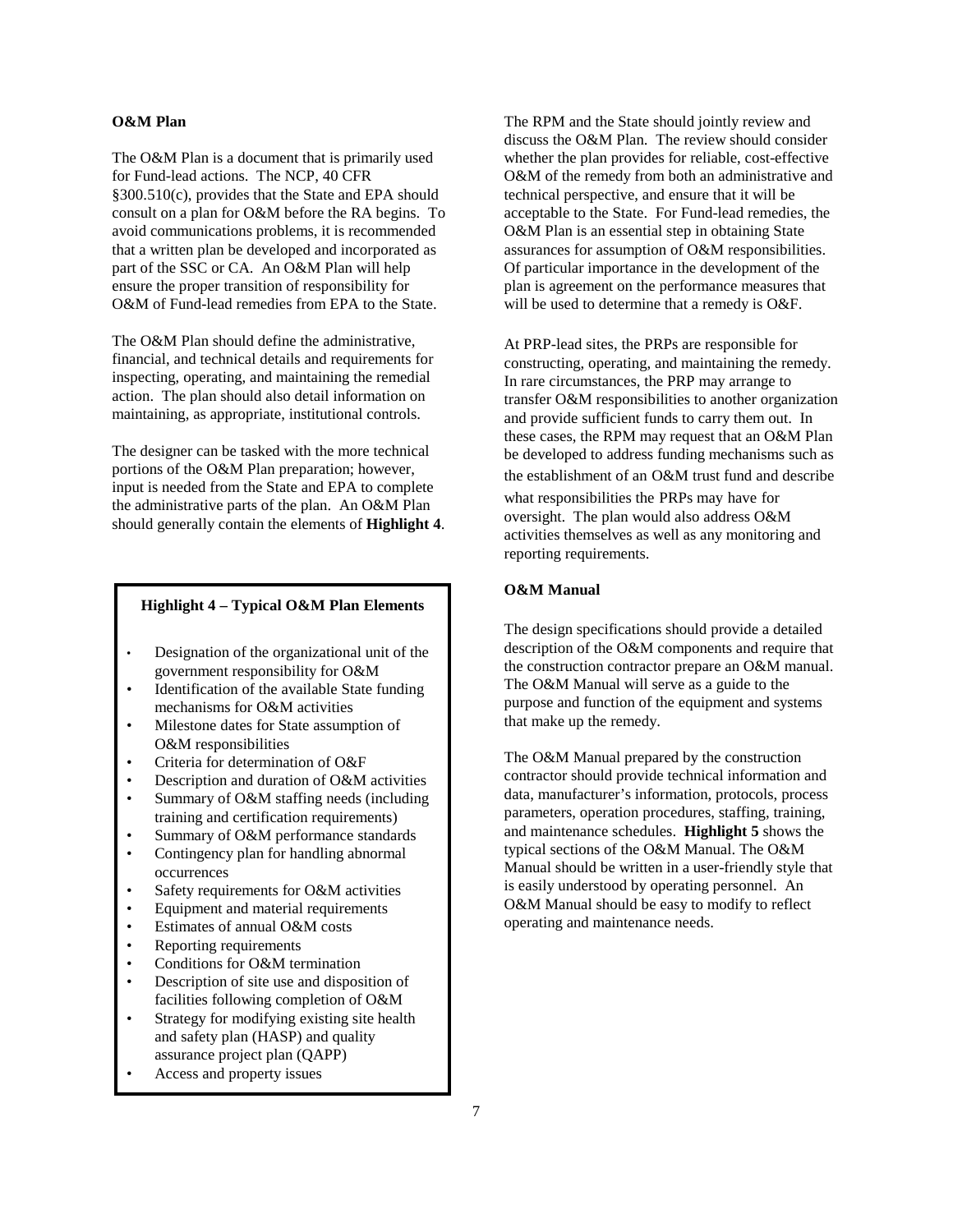## **Highlight 5 – Typical O&M Manual Sections**

- **Remedy description, including design Community Involvement Notices of** philosophy and operation and control of the operational status philosophy and operation and condor or the philosophy operational state of the state of  $\overrightarrow{S}$  Site tours facilities ities<br>Operation and managerial responsibility  $\longrightarrow$  Site tours<br>Response to complaints
	- j.
	- Process system operations and protocols Laboratory testing requirements
- Personnel
	- j.
	- Staffing qualifications and certifications  $\qquad \qquad \qquad$  Equipment replacement instructions
	- Permits, standards, and approvals � Planning and scheduling
- Records
	- Format and delivery requirements  $\qquad \qquad \qquad$  Contract maintenance
	- j.
	- j. j.
	-
	- j. Operating costs and record keeping  $\rightarrow$  System vulnerabilities j.
	-

### **Relationship between the O&M Manual and the O&M Plan**

The O&M Manual is an engineering-type submittal and is purely technical in nature. The manual is routinely prepared for all remedies requiring O&M. An O&M Plan, on the other hand, is more of an administrative description of how the State will undertake its obligation to conduct O&M at a Fundlead remedy. For a Fund-lead remedy, the RPM and the State may elect to have all of the information placed in the O&M Manual. In other cases, both parties may want a plan that contains only the administrative roles and responsibilities of the State.

## **E. O&M CONSIDERATIONS DURING RA**

During the RA phase, the O&M Plan should be updated to reflect actual remedial activities. For a remedy where the State will assume O&M responsibilities, the State and EPA should have frequent discussions about the O&M Plan, the transition to O&F, the joint EPA/State inspection, the O&M Manual, and any remedy, cost, or schedule changes.

As the construction contractor constructs the remedy, all variations from the design plans and specifications

- -
	-
- 
- **Maintenance**
- Staffing requirements **B** Equipment record system
	-
	-
	- **Warranty provisions**
	-
- Operation and inspection logs **b** Monitoring of institutional controls
- Monthly and annual reports **•** Emergency operating and response program
- Maintenance records **b** Emergency equipment inventory
	-
- Personnel records **b** Fire, police, and emergency response

are noted on the construction plans. These marked-up plans are called "as-builts." The as-builts are critical items that are important to proper performance of O&M, and they should be delivered to the party responsible for the O&M. The RPM should ensure that this arrangement is made when EPA transfers O&M to the State for a Fund-lead action. The construction contractor is responsible for preparing the O&M Manual. The contractor should include equipment and material information as constructed, manufacturer's information, warranty information, and any changes made during construction. The designer and State should be tasked to review the completed O&M manual before the O&M period begins.

Although the O&M Manual should be complete at this stage, it may be revised during the O&M phase to reflect changes in equipment or procedures. Significant changes that may affect remedy implementation, such as frequency of sampling and monitoring, should be discussed with EPA before the changes are made. Minor changes, such as a new pump brand substantially equivalent to the previously specified brand, generally would not require discussions with EPA.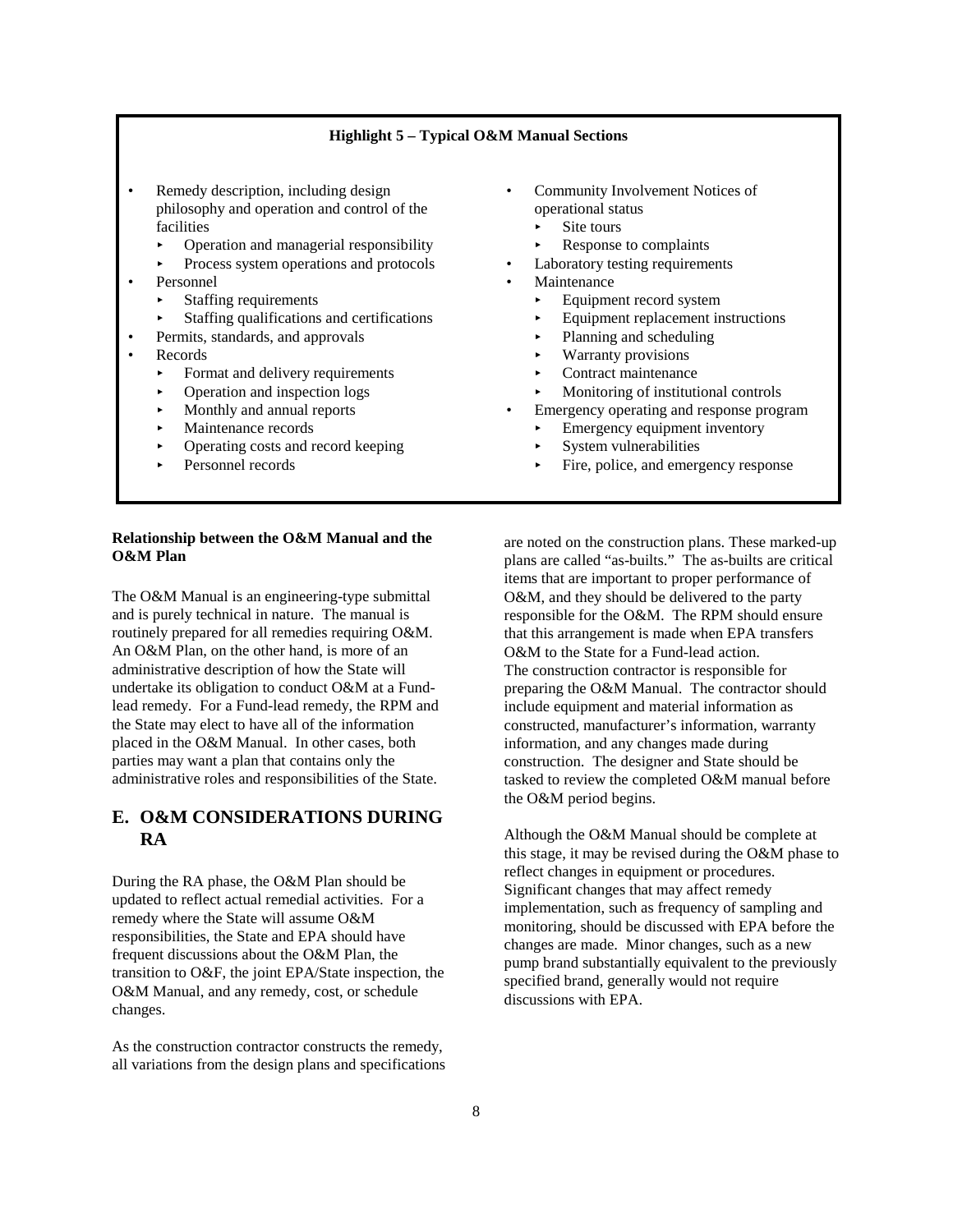## **F. TRANSITION FROM RA TO O&M**

## **PRP-Lead O&M Transfer**

Since the PRPs will continue to be responsible for a remedy as it transitions into O&M, the transition is not as formal as it is for Fund-lead remedies. EPA should meet with the PRP prior to the completion of the RA to reiterate O&M requirements, reporting obligations, and future responsibilities. Additionally, EPA may conduct an inspection at a PRP-lead site upon completion of the construction, according to the terms of a CD.

#### **Fund-lead O&M Transfer**

EPA initiates discussions with the State regarding the transition of a remedy from RA to O&M. A schedule for the transition should be developed as part of the O&M Plan. This schedule should include adequate time for a State to arrange for O&M.

#### **EPA/State Joint Inspection**

For a Fund-lead RA, the lead and support agencies should conduct a joint inspection at the conclusion of RA construction, as provided for in the NCP, 40 CFR§300.515(g). A joint inspection allows EPA and the State to determine whether the remedy has been constructed in accordance with the ROD and the RD. The joint inspection may be conducted independently of, or concurrently with, the construction contract inspection.

EPA and the State are strongly encouraged to sign a memorandum following the joint inspection to document the date of inspection and the agreement of all parties that the O&F period has commenced. This focus on a written agreement will draw attention to the significance of this determination in terms of establishing a final date for transferring the remedy to the State.

### **O&F**

As stated previously, the O&F period is either one year, or when determined concurrently by EPA and the State to be functioning properly and performing as designed, whichever is earlier. During the O&F period, minor adjustments may be made to the remedy as it undergoes testing and shakedown. Additionally, this one-year period allows time for the

State to arrange for O&M services and to receive training on the remedy. These activities should be reflected in the schedule contained within the O&M Plan.

The date that the O&F determination is made is documented in the final RA Report. For a ground- or surface-water restoration remedy that will go into LTRA, (or PRP LR) the date is documented in an interim RA Report. A letter to the State documenting the O&F determination also should be prepared.

## **LTRA**

For remedies involving treatment or other measures to restore ground- or surface-water quality to a level that ensures protection of human health and the environment, including monitored natural attenuation, EPA continues to operate the system for a period of up to ten years after the O&F determination has been made. Prior to the transfer to the State at the end of LTRA, EPA should meet with the State and conduct an inspection of the treatment system to develop a list of repairs, replacements, or adjustments that might be necessary. EPA may need to replace remedy components nearing the end of their useful life before transfer to the State.

### **Change in Ownership Agreements**

Initiatives to reuse Superfund sites increase the likelihood that developers may buy remediated Superfund property. When this occurs, the PRPs that have agreed to clean up the site may retain ultimate responsibility for implementing the O&M program at the site. It is the responsibility of such PRPs to ensure that institutional controls will be properly maintained. It also should be the responsibility of the PRPs to ensure that all O&M requirements will continue to be met. These restrictions and requirements remain in force subsequent to any property transfer. Agreements transferring ownership of the property typically describe how the parties will handle such restrictions and requirements.

There may be situations where PRPs may transfer properties to the State. Under these circumstances, arrangements should be made between the PRP and the State to ensure that the PRP's O&M responsibilities are met. This can be accomplished through the establishment of a trust with sufficient funds to meet O&M requirements for the intended life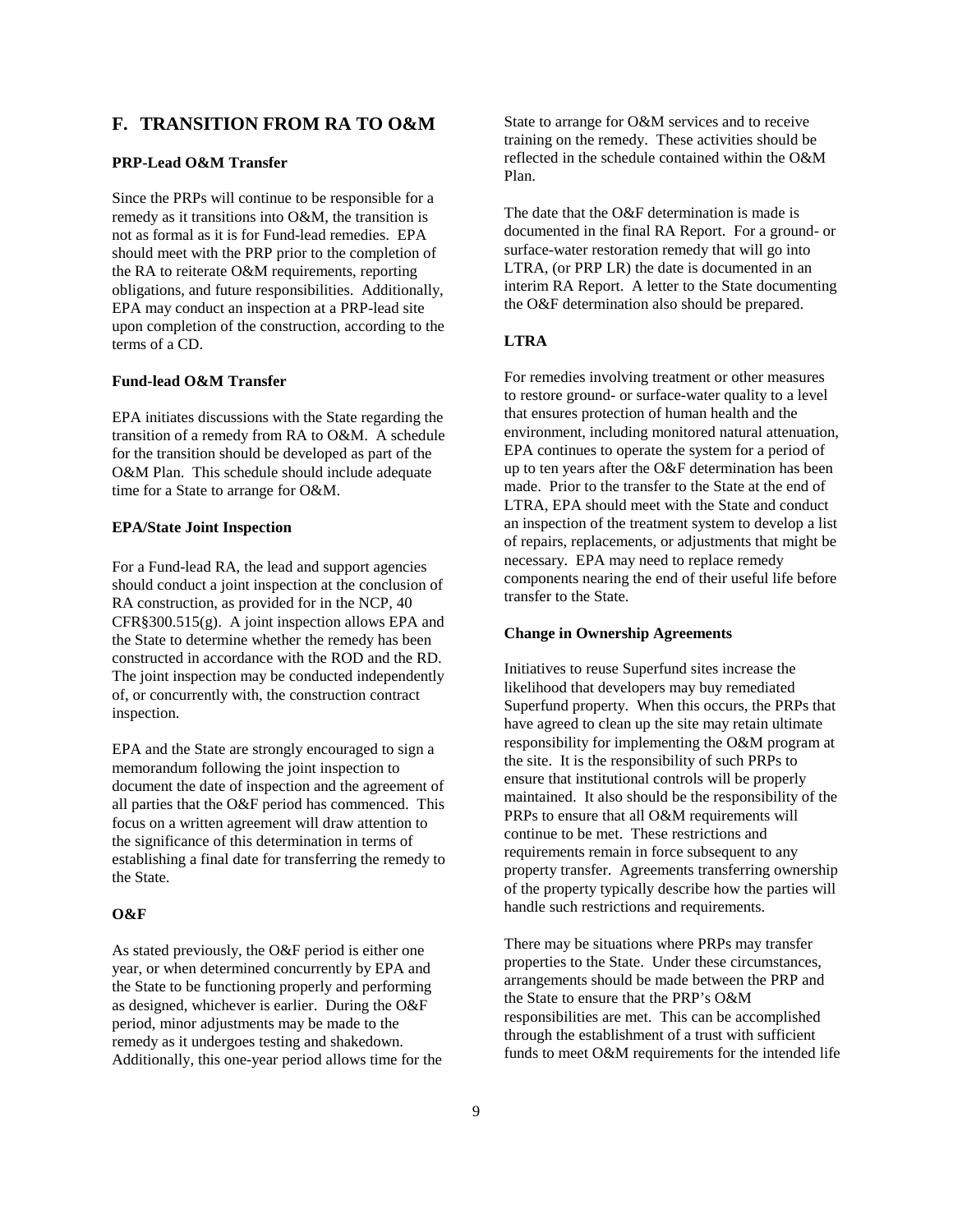of the O&M program, or through other funding mechanisms and O&M contracts.

## **G. EPA OVERSIGHT DURING O&M**

The RPM is responsible for ensuring that O&M is performed by the State or PRP for the life of the expected O&M. RPM responsibilities during O&M generally include:

- Ensuring reports are submitted,
- Reviewing reports for required elements,
- Reviewing data (sampling, performance, discharge, etc.),
- Performing inspections, and
- Fulfilling five-year review requirements.

The level of RPM involvement may vary depending on the complexity of the site. Further, the level may decrease over time as the States or PRPs demonstrate their capabilities to carry out the work.

#### **Reporting Requirements during O&M**

The State or PRP should submit reports on O&M activities to EPA on a routine basis. For a Fund-lead remedy, the State and EPA should agree on reporting requirements and incorporate O&M documents that define those requirements into the SSC or CA. This includes routine reports and special reports (described below). Reporting requirements for a PRP-lead remedy, as described in the O&M Manual and other O&M documents, should be made part of the CD. EPA should review the reports on an ongoing basis.

Because the due dates of the deliverables from the States/PRPs may vary over time (quarterly, yearly, or even longer), it is suggested that a tracking system be developed so that the RPM would be notified of an impending report as well as the action taken as a result of EPA's review. This is particularly critical given that RPMs will change over time and the level of activity at a site during O&M should be much reduced compared to the construction phase.

### **Routine Reports**

Routine reports summarizing O&M activities should be prepared by the State or the PRP and submitted to the RPM. Typically, the frequency of reporting is greater at the start of O&M (e.g, quarterly) and reduced (e.g., semi-annually) as the States or PRPs

demonstrate capabilities. Routine reports should include sections on data collection, summary of sampling results, discharge and emissions calculations, results from routine inspections, listing of major repairs and equipment change outs, breakdown of actual costs for the reporting period, budget for the next reporting period, regular updates of the O&M Manual and as-builts, community

complaints and responses, and verification of the integrity of institutional controls.

#### **Special Reports**

O&M safety, contingency, and emergency plans should include provisions for responding to and reporting accidents involving site personnel, operating emergencies, and other unusual events such as fires, floods, or weather damage. The terms of the SSC or CA for a Fund-lead remedy, or the CD for a PRP-lead remedy, should require that these special reports be made available to EPA and other interested parties in a timely manner.

### **Troubleshooting during O&M**

If a constructed remedy experiences problems during O&M, the level of EPA involvement is dependent upon the cause. Possible causes include:

- Latent design or construction defect;
- Insufficient or improper maintenance of the remedy during the O&M period;
- • Cleanup levels that cannot be achieved with existing technology;
- Equipment life expectancy that has been exceeded; and
- Acts of nature (e.g., earthquakes, floods, hurricanes).

For a Fund-lead remedy, if the remedy experiences problems resulting from the design or construction, EPA may require the designer or construction contractor to repair the remedy or provide restitution in some manner. If the remedy failure is due to inadequate performance of O&M by the State or PRP, then they are responsible for the appropriate corrective action. If the equipment life expectancy has been exceeded, then the State or PRP should make the necessary changes as part of their O&M obligation.